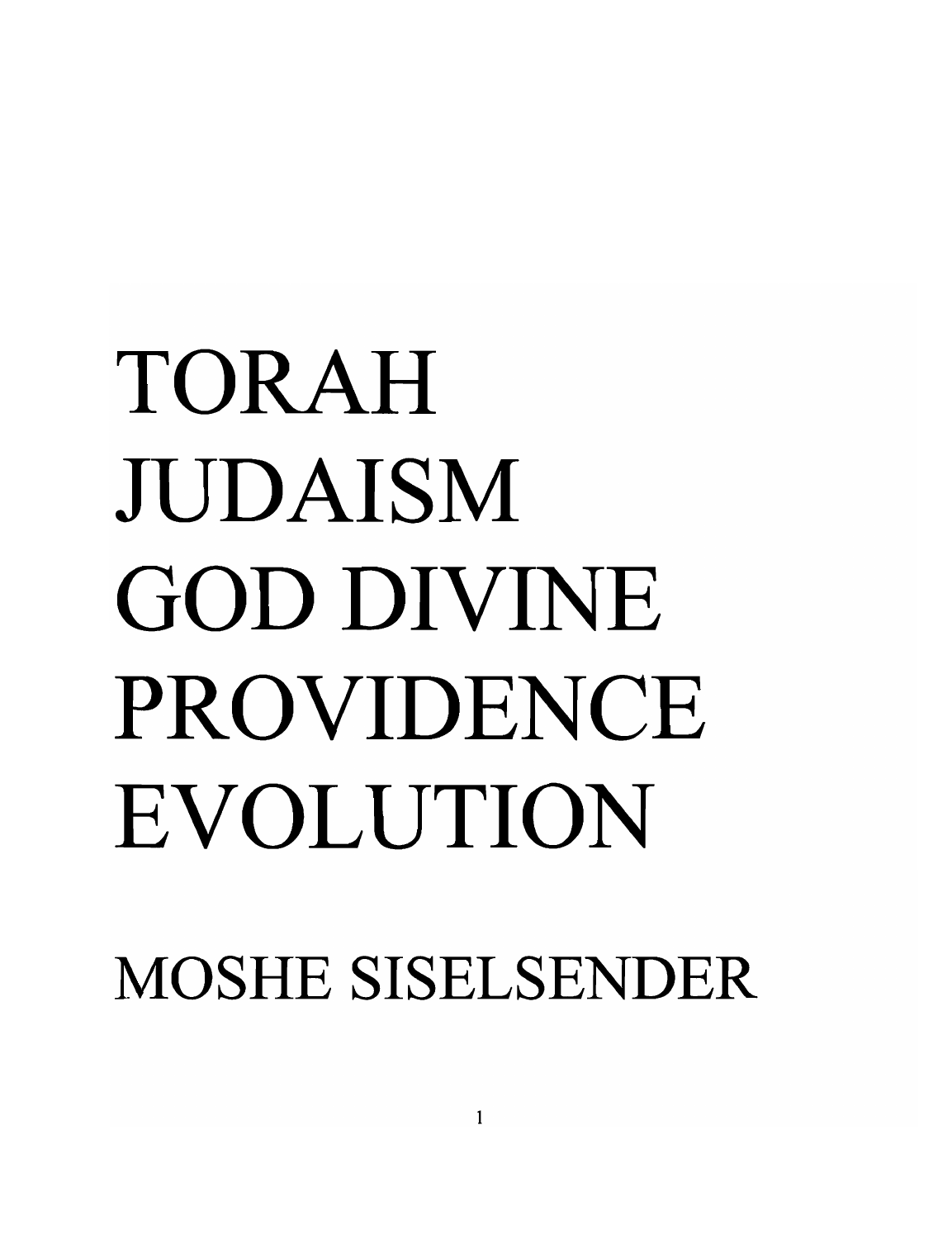## Chapter 21

Tora and Judaism must address all reality. When archeologist and scientists present empirical evidence that bones exist that they carbon dated to have lived millions of years ago we must reconcile with our understanding of the Bible that claims that G-d created the world in seven days. There exists two ways to reconcile [1] We can state that the archeologists' and scientists' data is not accurate. Who says that the oxidation of matter 5768 years ago occurred at the same rate that it occurs today? There exists no one alive today who was alive 5768 years ago when the world was created who took such tests that archeologists are taking today. Consequently, it is pure speculation and no more than a religious belief that the rate of oxidation 5768 years ago was the same as that today. The same is true with the bones of animals found and the bones of what appears as homo sapiens. Who says that these bones are not of those animals and humans who perished in the great deluge at the time of Noah. Who is alive today who was alive 5000 years ago who can deny that these are the skeletons of the animals and humans who were destroyed by G-d in the great deluge. All nations and cultures have in their folk lore and religion some trace and comment about this great natural disaster. this is the explanation of Rav Kamenetzki Rosh Yeshiva of Torah Vodaat.

[2 ] A second approach is to concede that the archeologists and scientists are correct. when the C Bible states that G-d created the world in seven days it refers to the days of G-d that can be a million or a billion years each. The theory of evolution can also be integrated. G-d created the world in a manner that more advance forms of life metamorph from less complex forms of life. According to the writings of Kaballah we are living in the 9999 world. Other prior worlds were created and destroyed by G-d. There were humans alive who behaved like animals -apes -/ So G-d turned them into apes. This is a reverse of Darwin's theory of evolution. rather that man comes from monkeys ;monkeys come from man. The Torah that we possess in the Talmud and its summary in the Shulchan Aruch does not discuss prior worlds. The Talmud and Shulchan Aruch discuss our world that we live in today. what difference does it matter any way if there existed homo sapiens prior to Adam ? Even if they did exist, G-d could have created Adam as related in the Biblical story. Even if the universe is millions or billions years old and the archeologists and scientists are correct, God could have created our present world after aprior world was destroyed. Historical

records exist for the last 5000-5700 years ago. THE TORAH THAT WE HAVE IS VIABLE FOR MAN EVEN IF THE UNIVERSE IS BILLION OF YEARS OLD. This is the position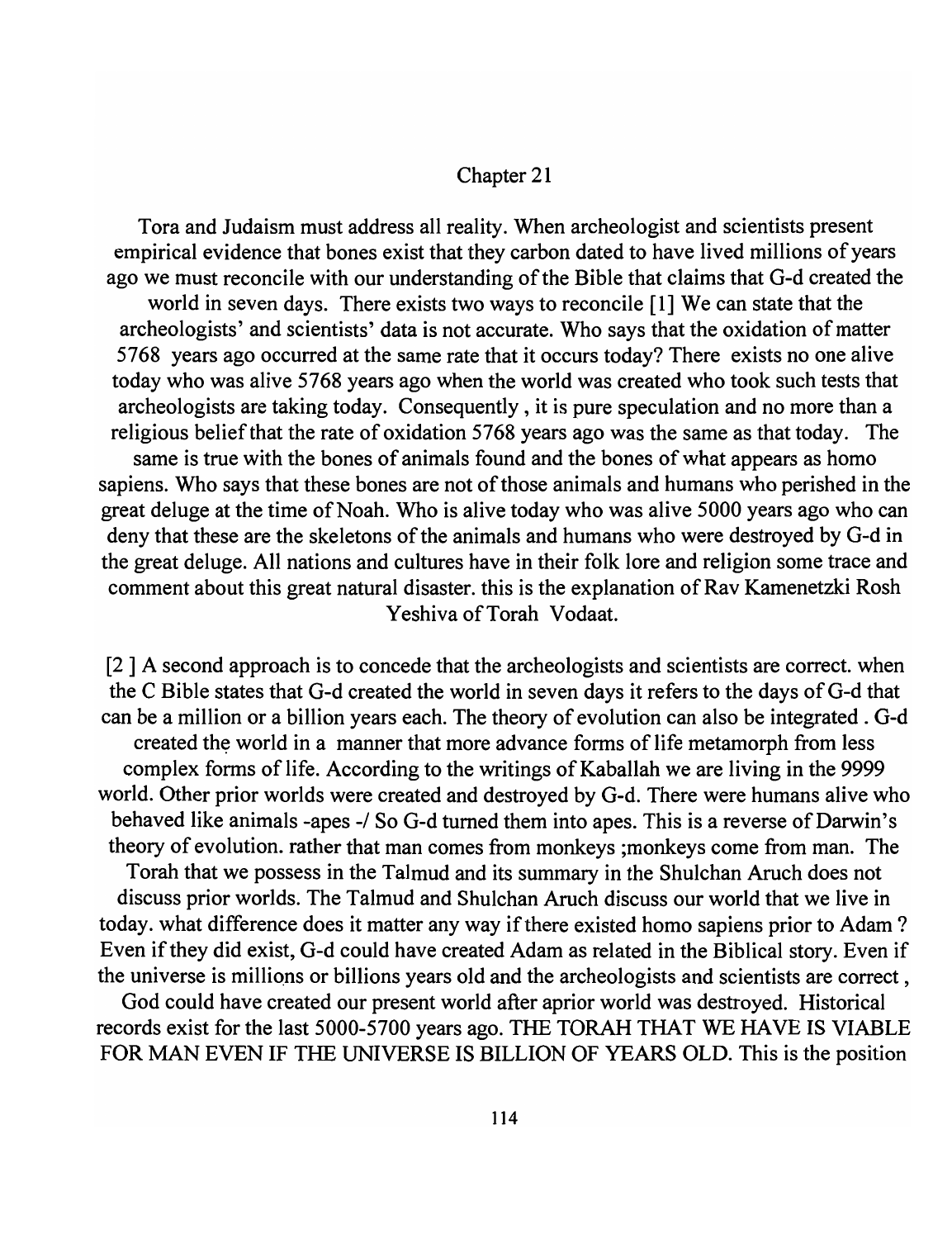of Rav Kook for Chief Rabbi of Israel who died in 1936. This is also the position of Rav Herz chief Rabbi of Great Britain. the Pentateuch and Hafotoras Soncino Press edited by dr. J .H. Herz. See his introduction to Genesis. \

The Torah is not a scientific journal. The Rambam when he discusses the make up of stars and planets was writing using the scientific and philosophical knowledge that existed in his time 900 years ago. If today scientists prove his theories erroneous . so what. That has no effect as to what the Rambam writes regarding Ritual Laws Civil Laws and Criminal Laws of the Torah. G-d at Sinai 3400 years ago did not reveal scientific knowledge. He revealed only laws regarding Ritual Civil and Criminal matters. Thus one can disregard and smile at what the RAMBAM AND OTHER MEN LIVING 900 YEARS AGO ASSUMED EXISTS ON THE STARS AND PLANETS. If they claimed that the moon and the planets were inhabited by angels we can see that such is not the case when man landed on the moon. When we send a mission to Mars or Venus or Saturn or Jupitor we can ascertain that these planets have solid surfaces and are not gaseous matters inhabited by angels. Such is the explanation of Rav Kamentezki in his book Emet LeYaakov on the Pentateuch...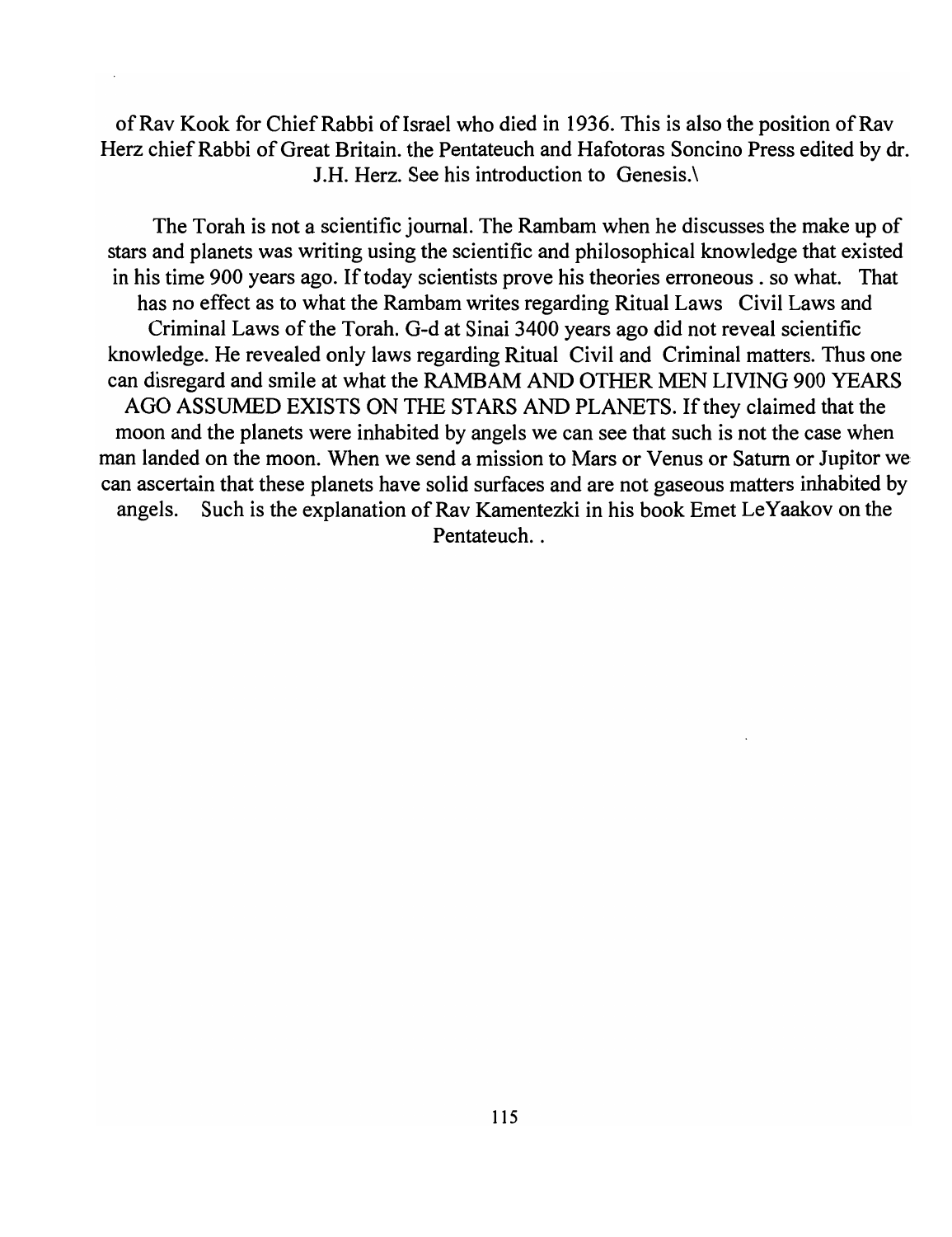Of course I am not privileged have privi- -no one is - what G-d plants ideas and influences humans to act. Or else the person himself/herself thinks and acts with out interference from Providence. Not ever thing that happens PROVIDENCE IS DIRECTLY INVOLVED. SOME TIMES G-D LETS HUMANS EXERCISE FREE WILL .EVEN IF YES, MAN CAN NOT DISCERN IT RECOGNIZE IT. SOME TIME IT TAKES MONTHS YEARS DECADES GENERATIONS OR CENTURIES. SOME TIMES IT TAKES THOUSANDS OF YEARS FOR MAN TO RECOGNIZE THE HAND OF G-D. ONE HAS TO HAVE BE HONEST AND LOOK CARE FULLY TO RECOGNIZE THE HAND OF G-D.

The Rambam in Yad Hacazaka Melochom 12:1 discussing the Messianic era and the writings of the prophets and Rabbinical writings regarding the Messianic era writes the following: No one really knows accurately what series of events will occur. We have to wait for the Messianic era and we will witness how and what events will develop as they unfold. Here Maimonides showed himself the pragmatist and realist. What Maimonides reports regarding the Messianic era applies to all mysticism and all prognosis of events where we attribute to Providence. NO HUMAN KNOWS ANY THING ABOUT G-D · G-d's essence remains a mystery. G-d's Providence remains a mystery . we dare not remove personal responsibility and accountability from man /woman. If the Nazis killed six million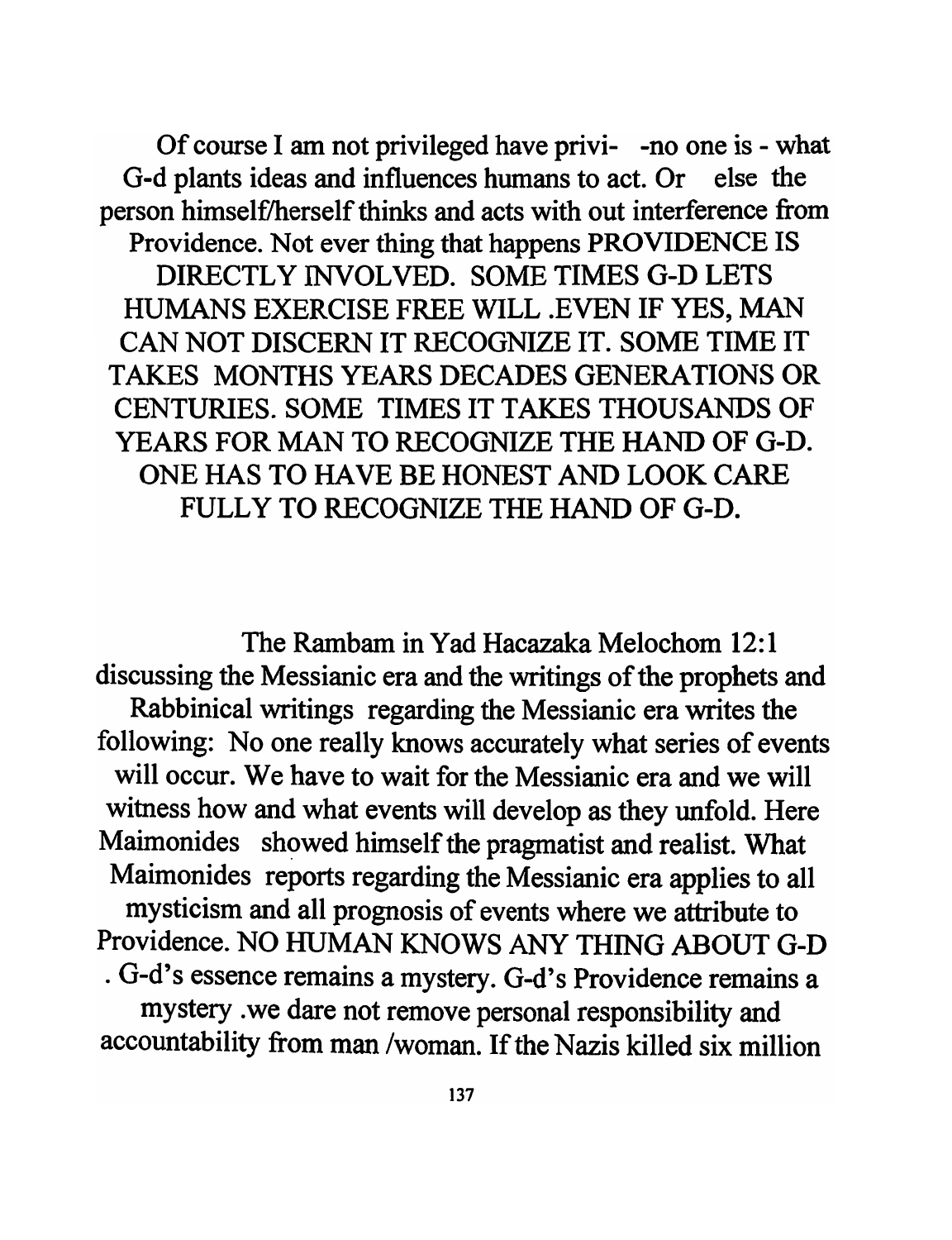Jews we can not absolve these murderers by stating that it was Divine Providence. The Nazis were hanged. When a murderer kills an innocent human we try the suspect and if he/she is found guilty and resides in a State where executions are legal the murderer is put to death.

To a lesser degree when a wife /husband abandons the marriage and hurts and causes irreparable damage financially emotionally psychologically upon one's mate child or children the guilty party is to be held accountable. The victim is entitled to use all available resources to protect himself/herself from further abuse and damage.

The Rabbinical court is mandated to reconcile the marriage if possible. Otherwise to urge a divorce and a Get-Jewish divorce providing the wife/husband and their family agree to abide by Torah jurisdiction in all areas of the dispute custody visitation rights child support and maintenance. Other wise the Rabbinical Court will leave the wife/husband at the mercy of their spouse.

The Court can annul a marriage or permit a husband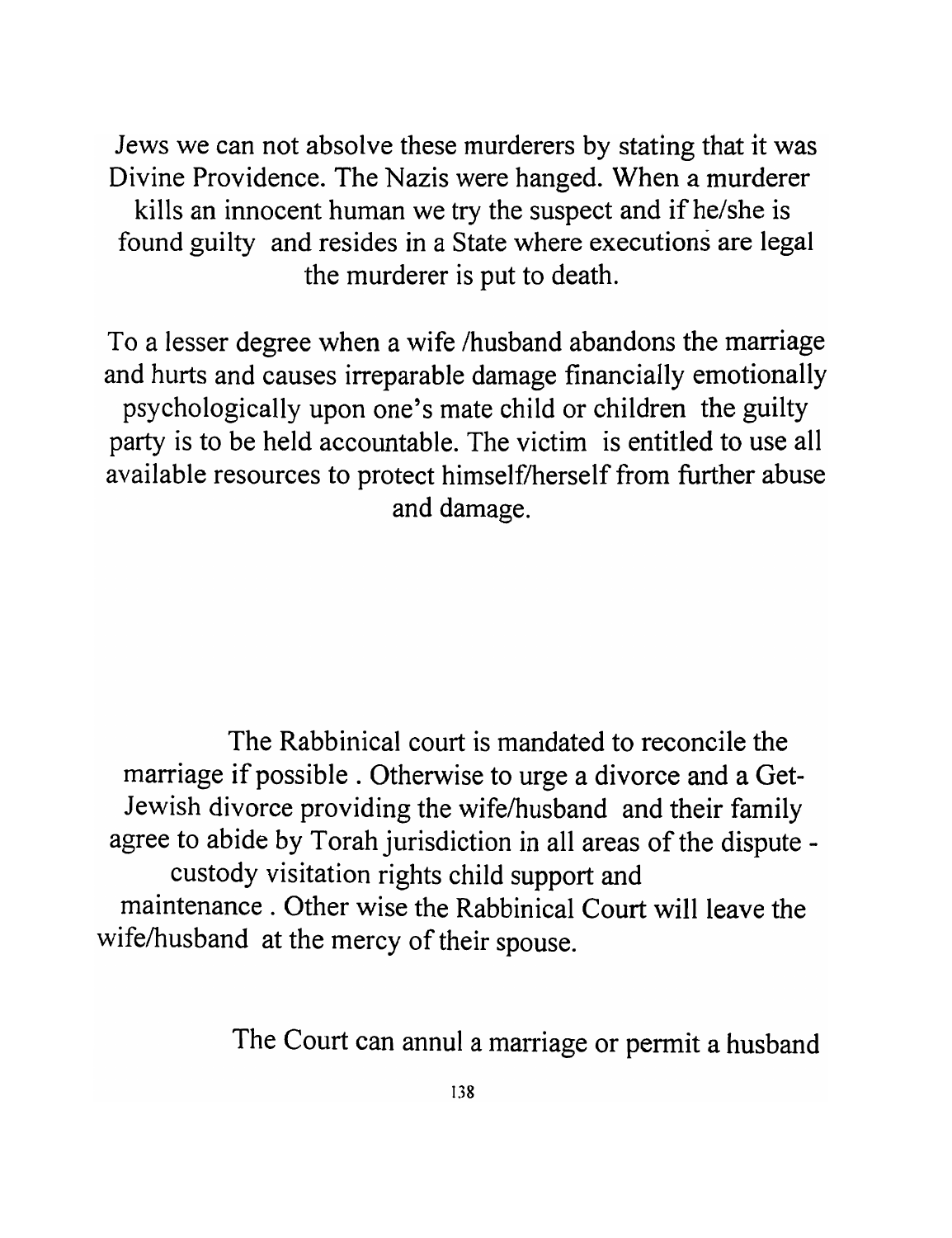to marry with benefit of a Get-Jewish divorce or permit the husband to give a Get Jewish divorce with out the consent of the wife. In my three books two in English and one in Hebrew I cite Hal1achik sources for my declaration of annulments and forced divorces.

Religious individuals attribute what occurs and is usually designated as chance as Providence an act of G-d.

The Bible states" veomarto bilvovecho kochi veotzem yodi osa Ii hachayil hazeh. Lest yo say in your heart my own strngth my own hand with out Providence have I acquired all my wealth." Deuteronomy 8:17 " Vezocharto es Hashem Elokech Ki ani nosen koach lasos choyil And you shall remeber G-d Your G-D For I G-D grant strength to man /woman to make wealth. Unkelos the Ger the convert - with the authority of the Talmud -interprets the verses that G-d plants ideas in the mind of man/woman to make decisions for their benefit." Deuteronomy. 8:18.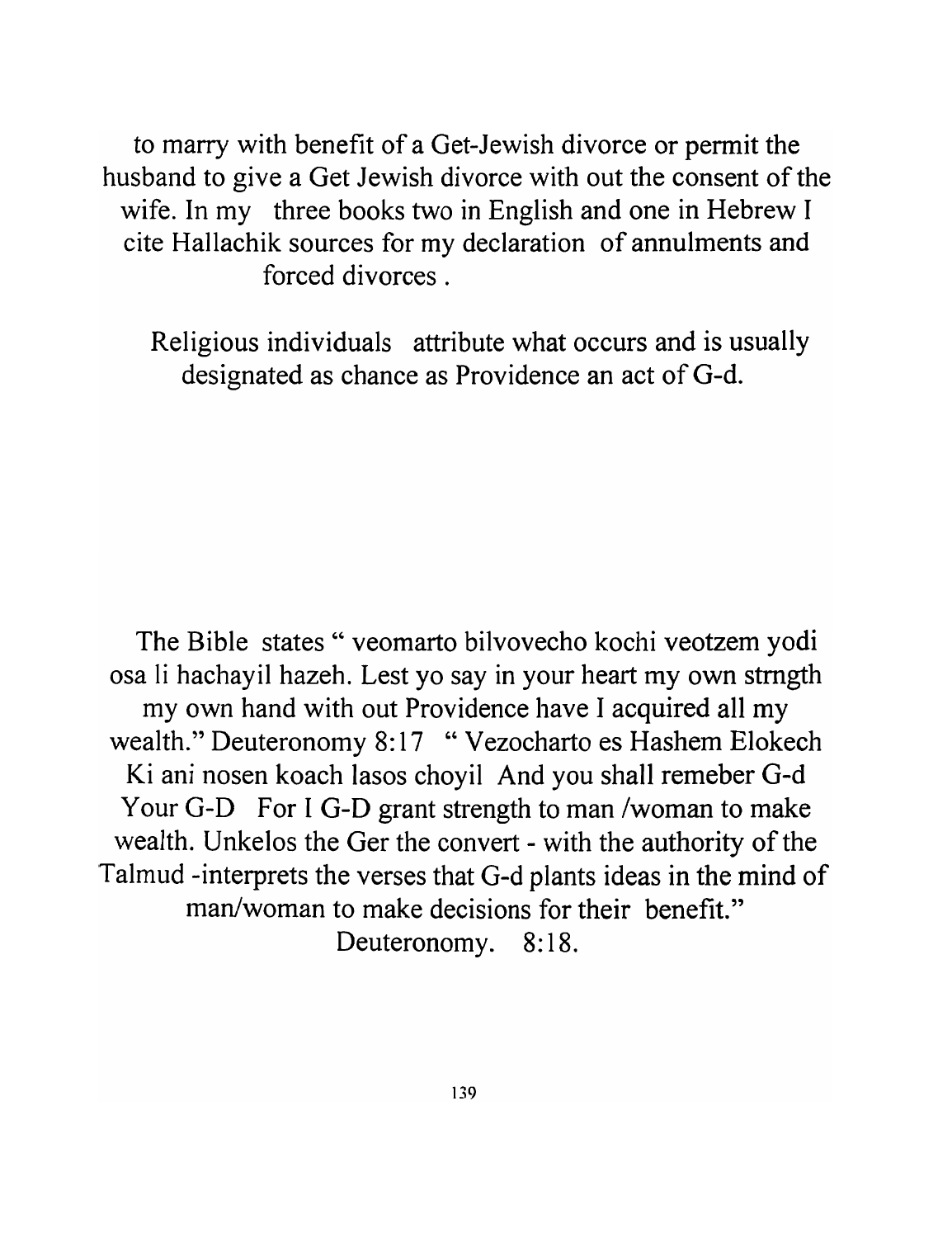One thing we must acknowledge. Man /woman are responsible and will be held accountable for their actions. We must always behave naturally REALISTICALLY G-D helps those who help themselves we must not leave any thing to chance or to the intervention of G-d. We do not know if G-d will intervene to save us. G-D DID NOT SAVE THE SIX MILLION Jews and half a million innocent Jewish Children.

Yes, following the holocaust in 1948 the resurrected State of Israel was established. Sworn enemies the capitalistic countries and the Communist block all voted in the United Nations and the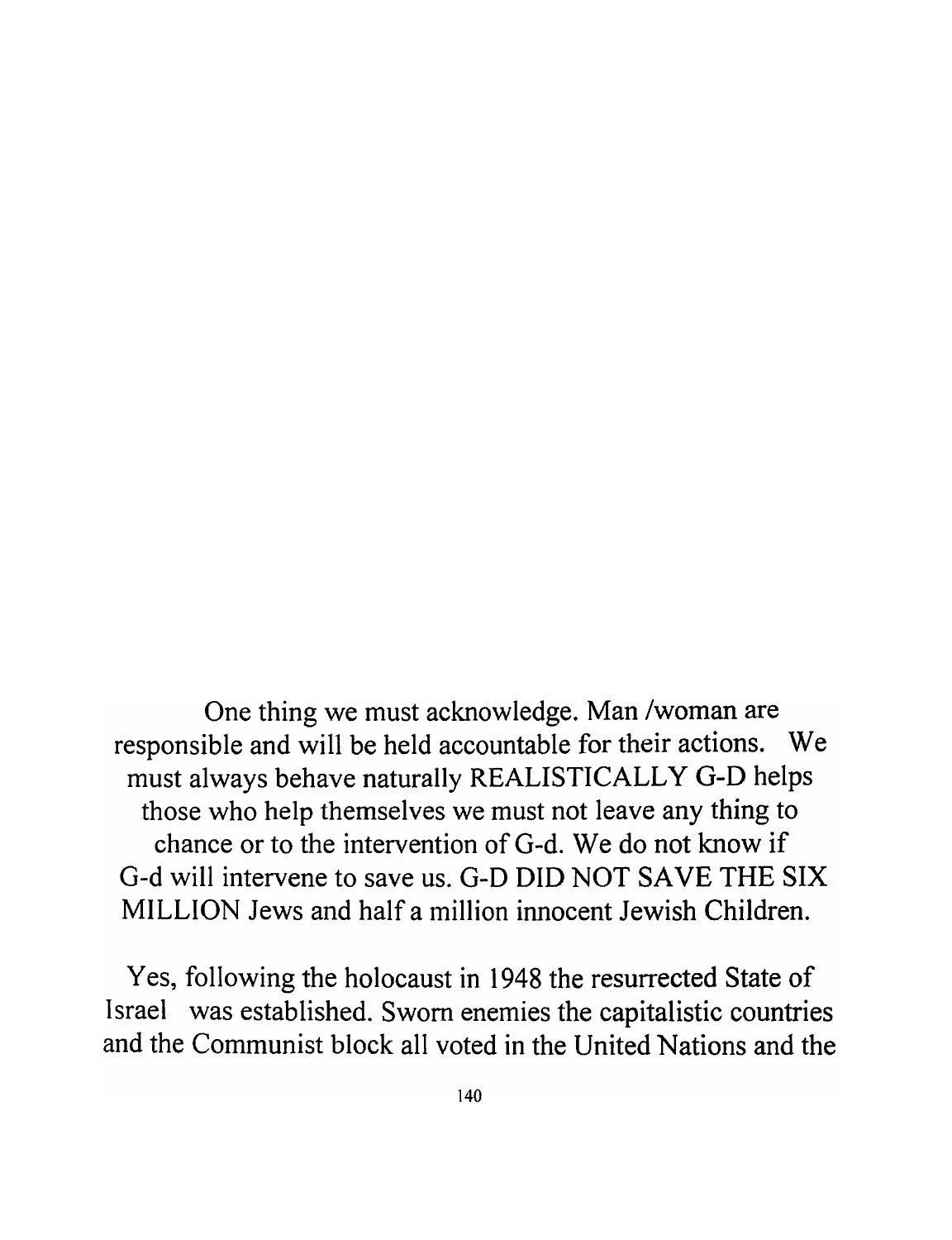Security Council for the Jewish State to be admitted to the United Nations. Even a blind man could see that it was the hidden hand of G-d. that was influencing all these countries to vote for the reestablishment of the Jewish nation in its 4000 year ancestral home. Proverbs 21:1 " Palgei mayim lev melech beyad Hashem al kol asher yechpotz yatenu -G-d guides and steers the minds of sovereigns to do His Will and predestined decisions. There is no free will when such free will would counter G-d's plans."

Thus the forecast the prediction of all the prophets Moses Joshua Shmuel David Solomon Isaiah Jeremiah Ezekiel Hoshea Amus Micha Noam Ovadia Yonah Habakook Tzfania Chagai Zecharya Malachi Daniel Ezra Nechemia were realized. Yes, it took 2000 years but in the words of Habakook 2:3 "ki od chazon lamoed veyofeach lakaitz velo yekozavim yismahmaha chakai 10 ki bo yova 10 yeacher." "There is time in the future that the redemption will come. G-d will not deceive and falsify His promise. If it is delayed wait for it G-D in His wisdom and Will make it happen" "Hakoten yiyyeh loelef vehatzier legoi otzum ani Hashem beeto achishenu The young nation will become a thousand and the young will become a mighty nation I G-d will make it happen at the appointed time I will accelerate the redemption " G-D will cause the redemption to arrive at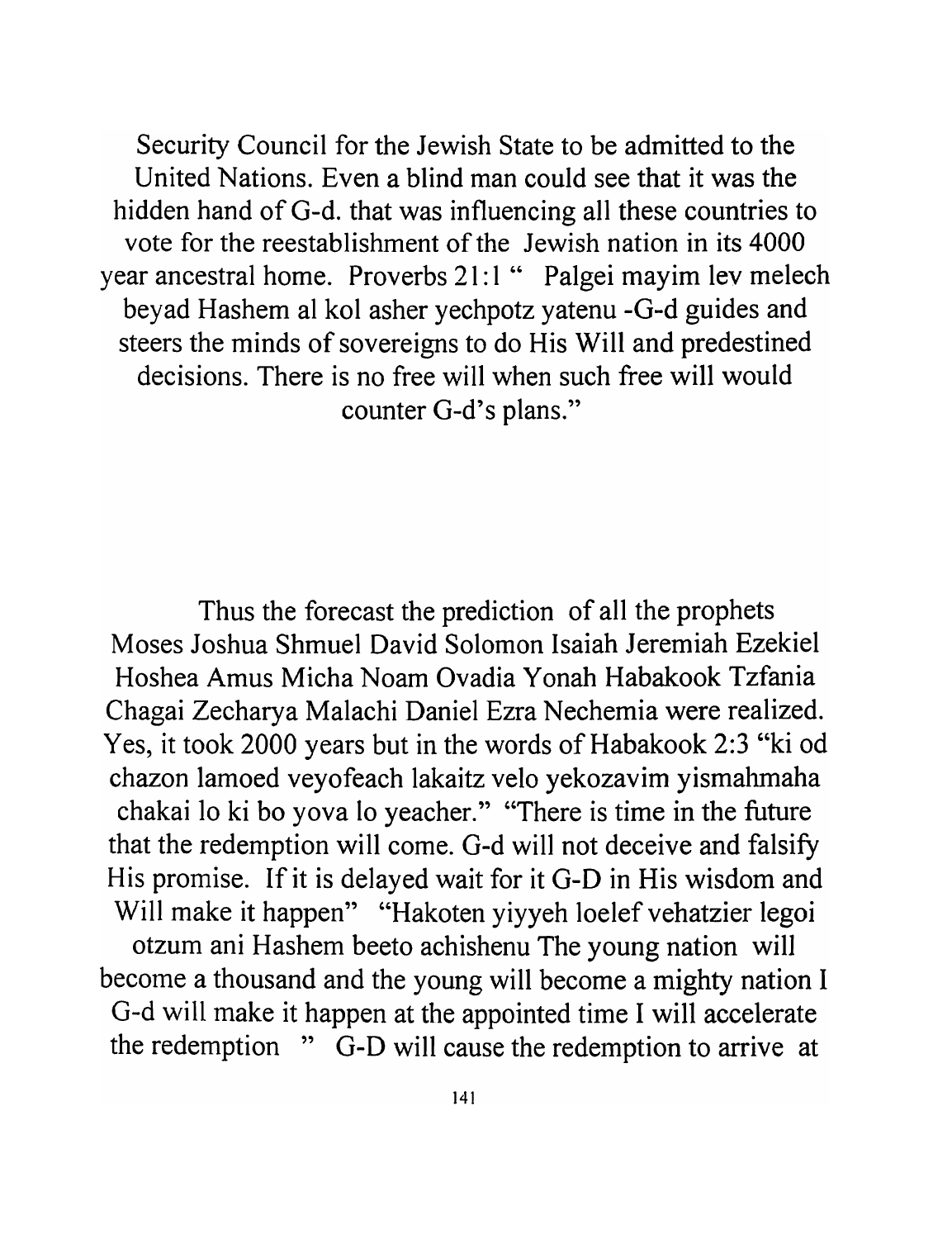the appointed time or earlier. One must be patient it will certainly happen Isaiah 60 22 . "Veato Daneiel setom hadvorim vechasom hasefer ad es kaitz yeshotetu rabim vetirbe hadaat . And you Daniel do not reveal the date when the redemption will arrive keep it a mystery until the historical events unfold"

Rambam Melochim 12:1 states that all the prophetic and Talmudic REFERENCES TO THE REDEMPTION ARE SHROUDED IN MYSTERY. NOTHING IS KNOWN CLEARLY UNTIL THE EVENTS WILL UNFOLD..

The Rambam Melochim 11:1 states that Messiah will be a Talmudic scholar who will master and observe all the Torah Written as wEll as Oral - that means all the laws of of the four Shulchan Aruch- the digest of the entire Oral law the Talmud and all the commentaries and Responsa. The Messiah will be successful and will conquer all of Eretz Yisroel He will subdue all the enemies of the Jews. There will be peace allover the world. He will rebuild the holy temple and the sacrifices will be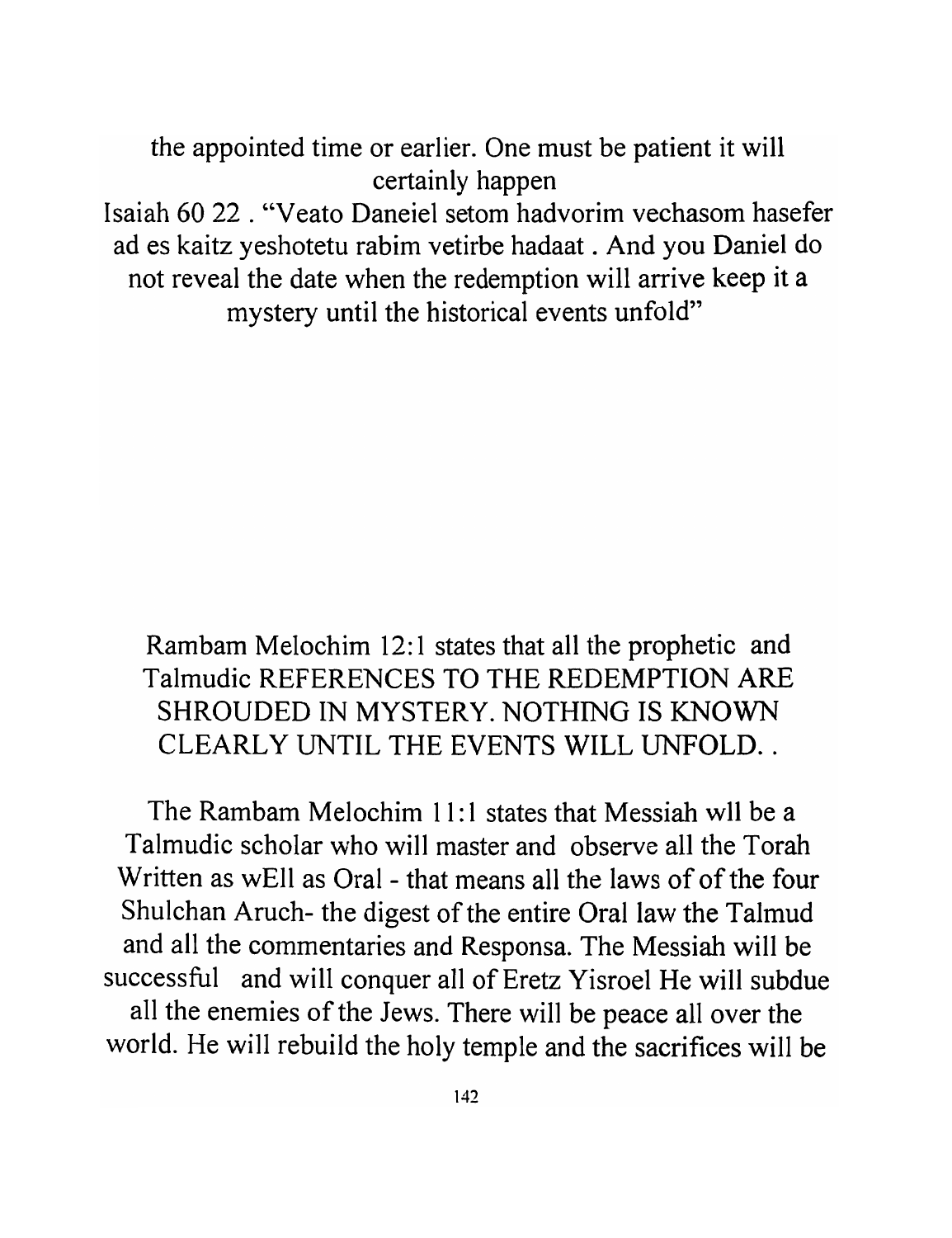re-instituted as in the days of old.

However, no one knows how these events will take place the precise sequence of events- until the events will unfold and take place. how Rambam Melochim 12:1 Thus if today the leaders in Israel are not religious Torah

observant Jews they are not scholars who master and observe all the Torah we must be patient. It will come.

Today Israel serves as the haven the sanctuary for six and a half million Jews. Jews over the entire world have a sanctuary where to go if they are thrown out like jews have experienced in the last 2000 years. Jews over the entire world are looked upon differently because of Isreal. Israel is existential for ther survival of every Jew. It is a question of " pekuach nefesh doche kol hatorah kulo. The survival of. Of human life trumts all laws. One engaged in the survival in the saving of a human being can violate all laws."

One who is engaged in performing a mitzvah is exempt from the observance of all other mitzvot. Thus one living in

143 **Next Page**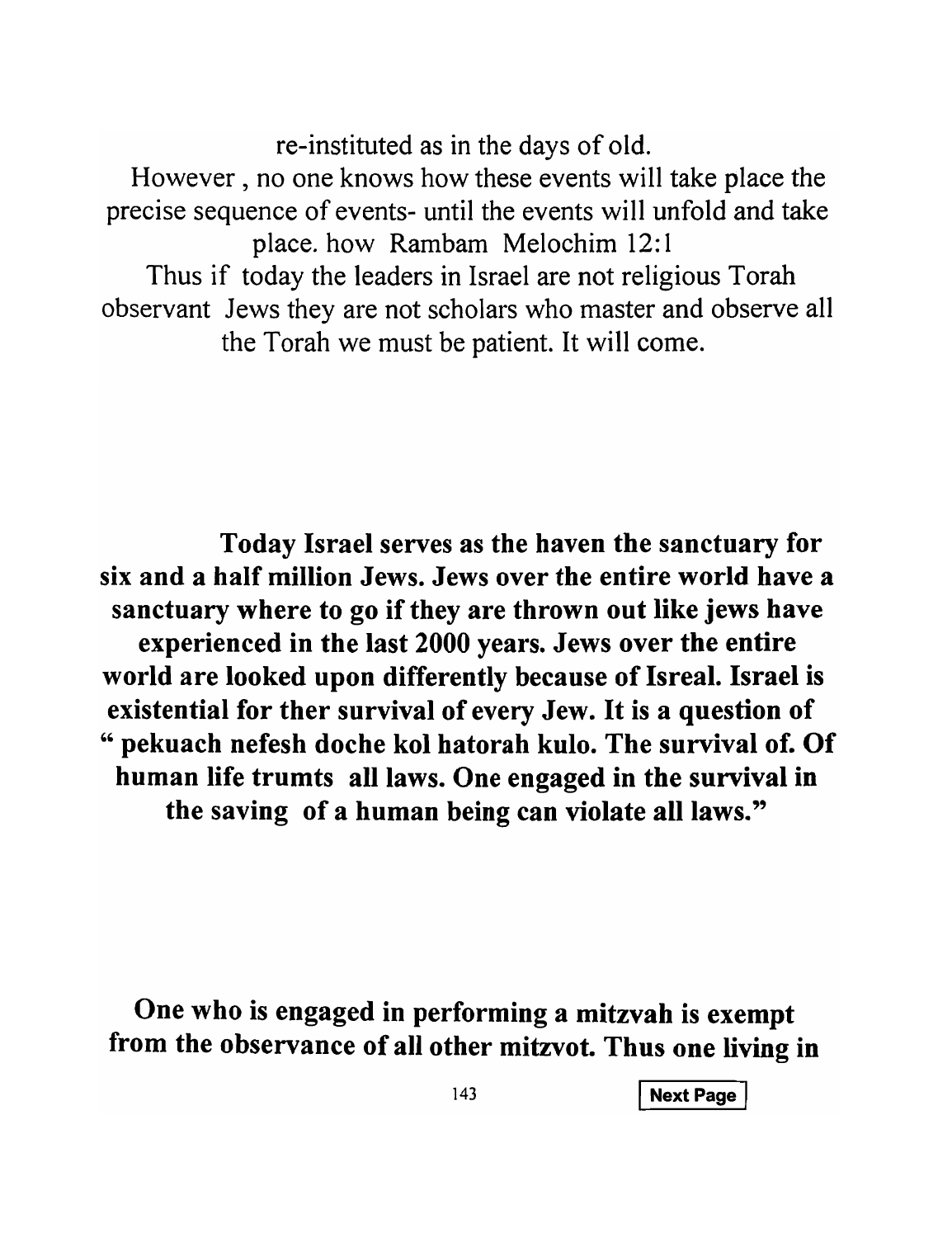Israel and ensuring the Survival of Israel technically is exempt from all other mitzvot. Of course this applies if one can not also observe the other mitzvot. However one can find an excuse give the benefit of doubt for thise jews in Israel who are not observant.

Living in Israel is the biggest Mitzvah in the world.

And it did unfold in 1948. YES, Jews suffered the second exile beginning with the destruction of the second temple in 70 ACE. They were exiled over the four comers of the earth. They were tortured robbed praped murdred forced to convert and assimilate . Six million Jews and half a million Jewish children were murdered by the Nazis with the full cooperation of all the Europeans but in 1948 G-d created the greatest miracle and the Jewish state was resurrected from the dead. This followed the vision of Ezekiel 37:21 . -28 "Just like the dead bones of those Jews killed by Anti Semites were resurrected by Ezekiel so too these dead bones refer to the nation of the Jews- Israel" 37:11 ;37: 1-10 This vision G-d showed Adam and Moses Talmud Menochos 29b Rashi on Jeremiah 1:5.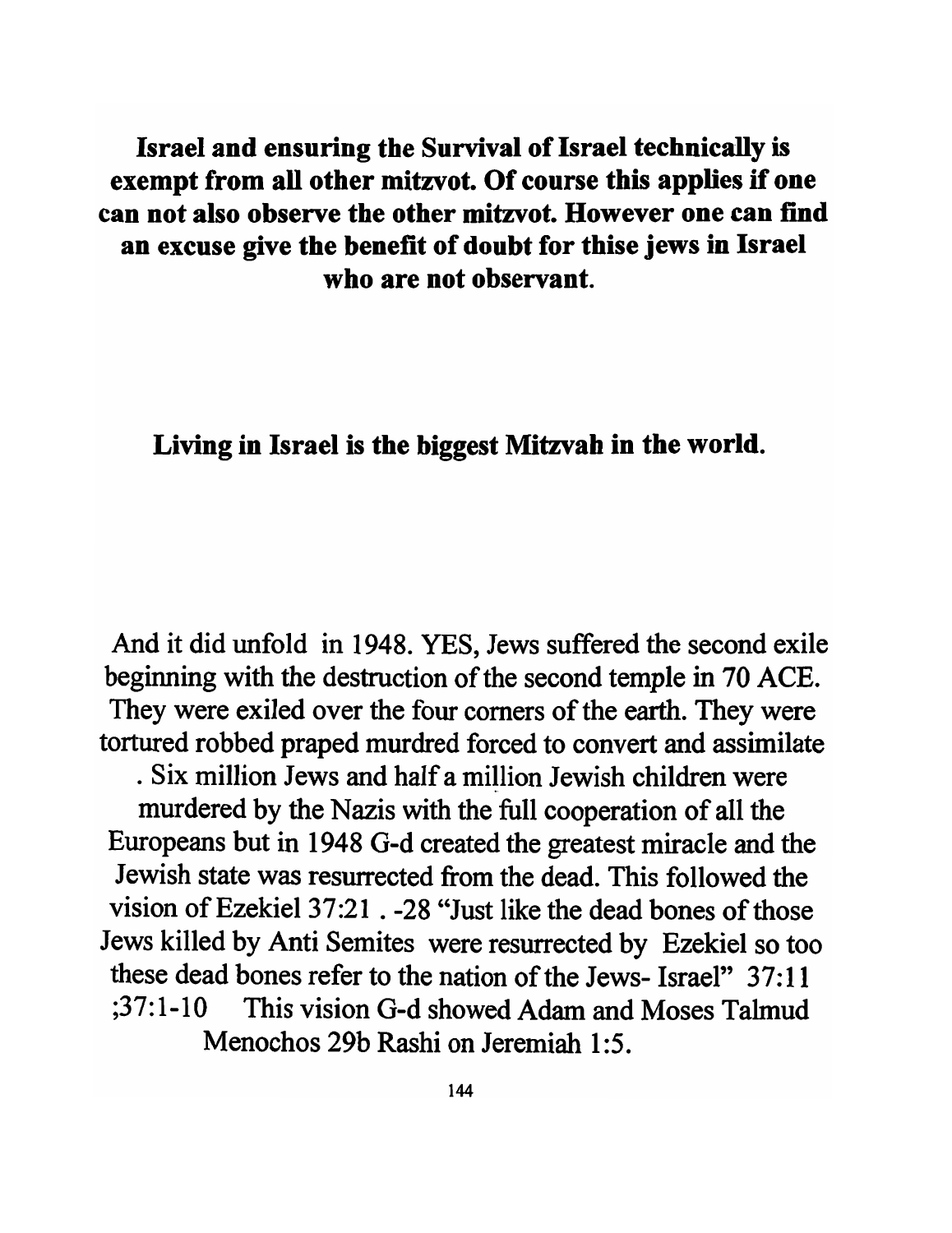## G-D IS UNIQUE G-D IS INFINITE NO BEGINNING NO END. G-D REPRESENTS LIFE.

In geometry two sides represent an angle or a plane surface the length and breath of an object. However in order to give a substance some form of meaning we must inject thickness. We then get a cube. So we can state that two dimensions only permit us to have an object on the drawing board. Three dimensions gives the object some semblance of reality. However the object is dead it contains no life This is where G-d comes in. G-d gives breathes life into every existing substance. With all man's scientific achievements he still never created life. He can manipulate cells to reproduce and create organs or create an animal or human outside of the normal channels of reproduction. But man must first have cells to start. He can not create cells. That is the job of G-d. That is what the DALLET the fourth letter of the Hebrew alphabet represents. DALLLET represents life created only by G-d.

## WHEN ALL HUMANS JEW AND GENTILES OBSERVE THE WILL OF GOD WHEN